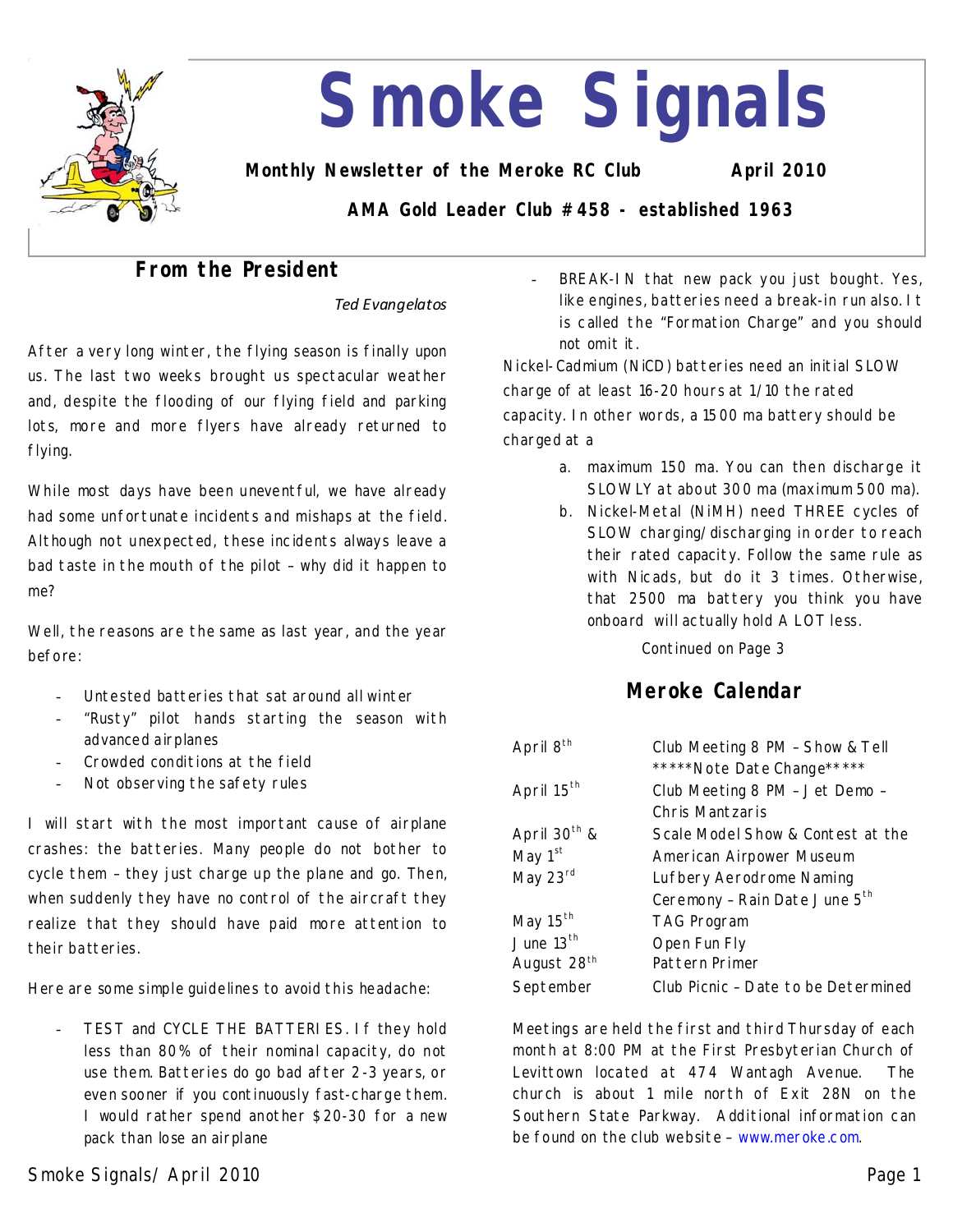## **Club Officers & Volunteers**

| President                                     | Ted Evangelatos<br>516-848-9987    | tevangela to s@yahoo.com  |
|-----------------------------------------------|------------------------------------|---------------------------|
| <b>Vice President</b>                         | Jaclyn Tavolario<br>516-679-1926   | jrlgems@aol.com           |
| Treasurer                                     | Herb Henery<br>631-665-6274        | hahenery@aol.com          |
| Recording<br>Secretary                        | Dave Bell<br>516-633-0034          | dave.bell0323@verizon.net |
| Corresponding<br>Secretary                    | Curtis<br>Underdue<br>917-213-4459 | curtisu@msn.com           |
| <b>Board of Directors</b>                     | Tony Pollio<br>516-794-9637        | rctony@optonline.net      |
|                                               | Nelson Ramos<br>631-470-2889       | nel98rc@verizon.net       |
|                                               | Russell Rhine<br>516-484-0368      | rrhine@optonline.net      |
|                                               | Ed Wiemann<br>516-735-0733         | eww46@man.com             |
| Chief<br><b>Field Controller</b>              | Bob Reynolds<br>516-775-4377       | mrbrew@optonline.net      |
| <b>Asst Chief</b><br><b>Field Controllers</b> | Tony Pollio<br>516-794-9637        | rctony@optonline.net      |
|                                               | Ed Wiemann<br>516-735-0733         | eww46@man.com             |
| <b>Field Safety</b><br>Of ficer               | Doug Frie<br>516-481-4089          | dfrie@optonline.net       |
| Smoke Signals<br>Editor                       | Russell Rhine<br>516-484-0368      | rrhine@optonline.net      |
| Membership                                    | Frank Lasala                       | Lou Pinto                 |
| Committee<br>Programs                         | Jaclyn Tavolario<br><b>TBA</b>     | Harvey Schwartz           |
| <b>Education</b><br>Friends of Cedar          | Charlie Lando<br>George Carley     | Ed Wiemann                |
| Creek<br><b>Building Program</b>              | Charlie Lando                      |                           |
|                                               | Nelson Ramos                       |                           |
| <b>Archivists</b>                             | Ron Berg                           |                           |
| Webmaster                                     | Ted Evangelatos                    |                           |
| Social (Coffee)                               | I rv Kreutel                       | AI Hammer                 |
|                                               | Herb Henery                        |                           |
| <b>Raffles</b>                                | Curtis<br>Underdue                 |                           |
| Show and Tell                                 | Ed Wiemann                         |                           |
| Video Librarian                               | Bob Cook                           |                           |
| Audio/Visual                                  | Tom Cott                           |                           |
| Come Fly With Me                              | Charlie Lando                      | Dave Bell                 |
| Open Fly-In                                   | Jaclyn Tavolario                   |                           |
| <b>TAG Program</b>                            | Charlie Lando                      |                           |
| Monthly Fun Fly                               | Jaclyn Tavolario                   | Gene Kolakowski           |
| <b>Dinner</b>                                 | Jaclyn Tavolario                   |                           |
| <b>Picnic</b>                                 | Chris Mantzaris                    |                           |
| <b>Contest Directors</b>                      | Allen Berg                         | Tony Pollio               |
|                                               | Ernie Schack                       | Tom Scotto                |
| Flight Instructors                            | Allen Berg                         | Ted Evangelatos           |
|                                               | Douglas Frie                       | Dan Gramenga              |
|                                               | Mark Klein                         | Gene Kolakowski           |
|                                               | Ken Mandel                         | Tim Murphy                |
|                                               | Tony Pollio                        | Mike Hagens*              |
|                                               | Bob Reynolds                       | Harvey Schwartz           |
|                                               | <b>Bill Streb</b>                  | AI Weiner                 |
| *Flight Instruction<br>Coordinator            | Mike Hagens                        | 516-546-6773              |

# **Boeing's Museum of Flight Seattle, Washington**

By Mike Elbers

Long before there was Bill Gates and Microsoft, Hi tech

in Seattle was being created by another Bill. Bill Boeing was a son of a logging magnate and in 1910 was having a yacht built in



Heath Shipyards.

**Inside the The Red Barn** 

The shipyard went bankrupt and Bill Boeing was forced to buy the bankrupt boatyard for \$10 in order to keep the business running long enough to finish his yacht. Around the same time Bill Boeing caught the aviation bug. When the yacht was finished, Bill Boeing turned the boat building business into an aircraft parts business. From 1916 to 1929 the boatbuilding shop now known as the "Red Barn" was the world headquarters for Boeing Aircraft. In 1983, the Red Barn was moved from its original sight on the Duwamish River to Boeing Field in Seattle to anchor the newly opened Museum of Flight. Today this museum is the largest private air and space museum in the world.

The Red Barn is my favorite part of this museum as all

the tools used to fabricate wood structured airplanes in the 1910's and 1920's are featured. The



parts look like

**Inside the Museum**

they belong in one big RC kit. All the power tools are powered by belts (waterwheel) rather than by electric. Many of the tools are classic wood boatbuilding tools. There are vintage airplane assembly drawings and contributions from aircraft manufacturers nationwide.

Continued on Page 4

Smoke Signals/April 2010 Page 2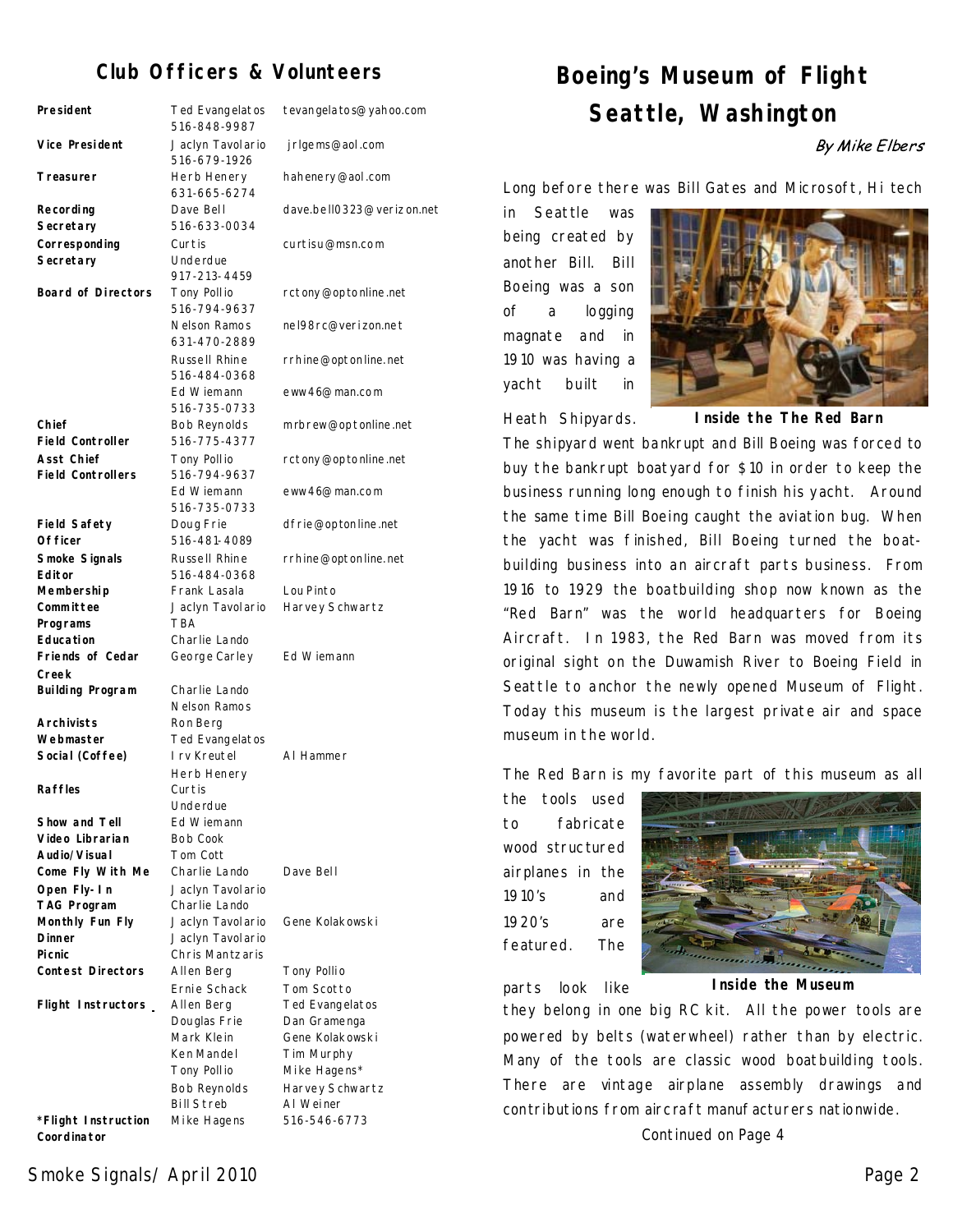Continued from Page 1

a. Discharge voltage: Most cyclers will ask for the discharge voltage rate. I would set them at 1.1 volts per cell, which represent the "real-world" flying conditions. The experts recommend 1.0 V per cell, but I would never fly my plane with the battery at 4.0 volts (or 5.0 V for the 5-cells) - would you? Under no circumstances you should let the discharge rate go below 0.8 Volts per cell, or you risk shorting the cells.

-Use a GOOD QUALITY fast charger at the field. A very experienced flyer recently lost a beautiful war-bird because of a falsely-peaked battery. Personally, I would never trust an expensive plane to a \$25-dollar fast charger.

Need to read more about batteries?Here are some links to web sites I use all the time. They also sell some of the best battery packs you can buy:

- NOBS batteries:
- http://www.hangtimes.com/rcbattery\_faq.html
- Radical RC:
- http://www.radicalrc.com/nimhfaq.html and also

**http://www.radicalrc.com/Radical** Returns.html

As for the other causes of incidents at the field:

- "RUSTY PILOT HANDS": Frankly speaking, flying is NOT like riding a bike. We are just coming out of a 4-month hiatus. The experienced pilot will not start the first flights with an extremely aerobatic airplane, a 3-D machine or a heavy war bird. An easy-going, not-too-fast low wing airframe will do fine until these rusty fingers get back in flying shape.
- FIELD RULES: The rules are there for our safety, and that of others.
	- o Fly the pattern = less chances of midair collisions
	- o Landings have priority over takeoffs
	- o "Dead-stick" landings have priority over everything else

WATCH THOSE PROPS: A good colleague and experienced pilot got seriously injured recently from a spinning prop. Ladies and gentlemen, let us all be reminded that we do not play with toys at the Aerodrome. Our motors (glow, gas, or electric) spin propellers at an average of 10,000 rpms. These props are sharp as razor blades and can cause serious harm to fingers, palms, arms, etc.Just be aware of them at all times, and keep a safe distance.

Keep the above in mind, and have yourselves a great 2010 flying season. See you at the field!



 **Lufbery Aerodrome Naming Ceremony**

# **Sunday - May 23rd at 11:00 AM at Cedar Creek Park Aerodrome (raindate - Saturday - June 5th) Everyone is Invited**

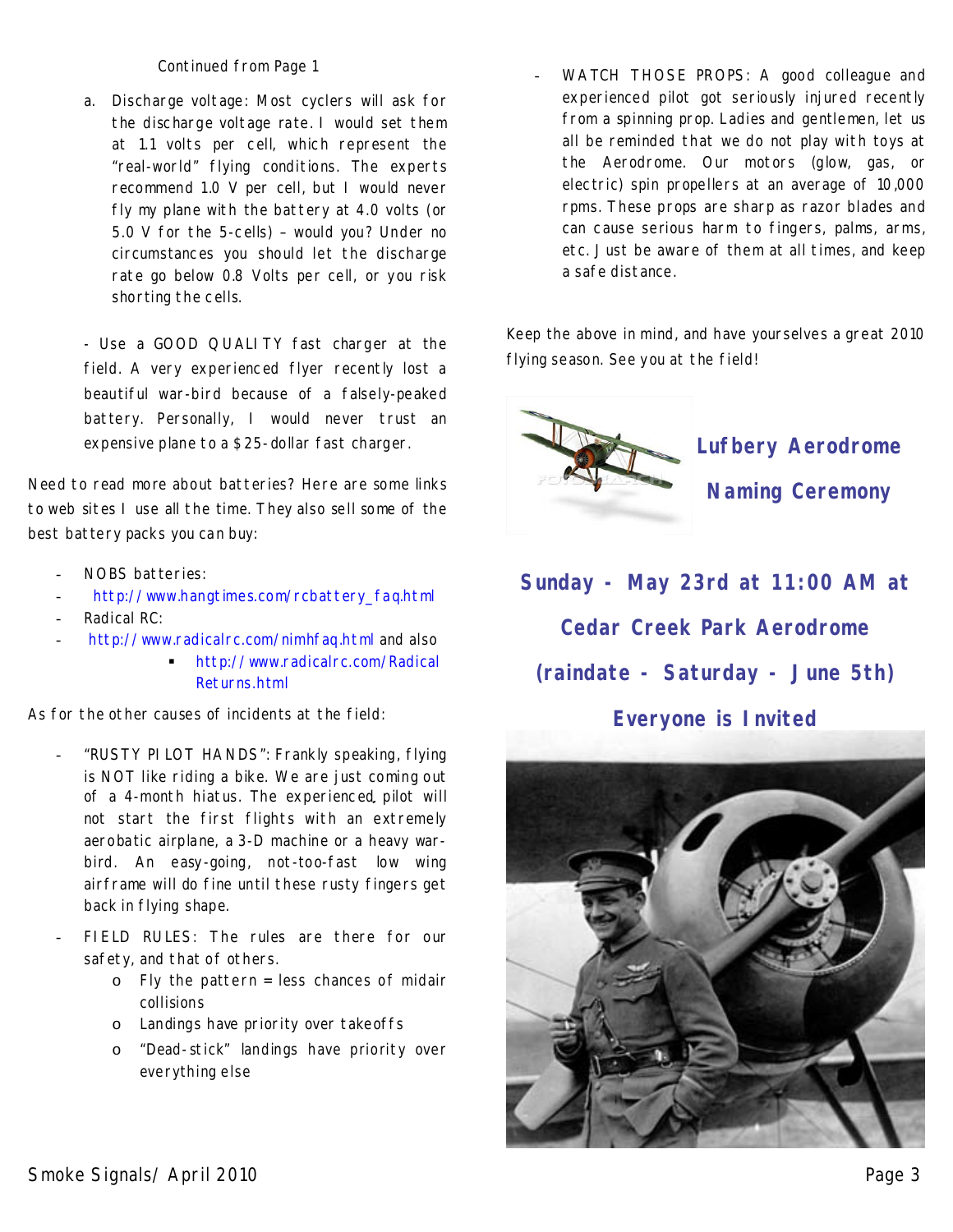#### Continued from Page 2

This museum really highlights the development of the airline industry. There are many vintage uniforms and other airline paraphernalia. The museum includes two Boeing propeller airliners, a Lockheed Constellation 1049G Super Constellation, a 707 (First Jet Air Force One), two 727's (1,832 built), the first 737 ever built (over 8,000 built) and the first 747 ever built.

The museum also chronicles the heavy bombers built by Boeing. There is a B-17F Flying Fortress, a B-29 Super fortress, a B-47 Stratojet and a B52G Stratofortress (still in use by the USAF).Long Island companies are represented by a Grumman A-6E Intruder, Grumman F-14A Tomcat, Grumman F-9J Cougar, and a Republic P-47D Thunderbolt. The museum features some full motion simulators which model the P-51 and the F-18 Hornet. Unfortunately the line was so long I was unable to try them out. I also was not able to brave the lines to sit in the cockpit of an SR-71 Blackbird and a F/A-18 Hornet. The website mentions "Tip to Tail tours" where one airplane is given a scheduled detailed tour. The Boeing field is still an active field with many Boeing factory buildings will being used. While most of the aircraft

production has switch to Payne Field in Everett,

Washington (2 hours away), there is still lots of finish



work (painting/ outfitting) completed in Seattle. During my visit a few years ago, Boeing was conducted landing and takeoff testing on the first Boeing 777.The Boeing restoration facility is at the Payne Field in Everett, Washington. At one time the 747 assembly building was the largest building in the world. Boeing does have separate tours of the assembly plant but Everett is a long trip from Seattle.

If you ever get to visit the Museum of Flight's store, bring lots of money. There are lots of goodies. Even the satellite store at the SEATAC airport seems to get a chunk of my money each time I visit. For further information you can access the museum's website http://www.museumofflight.org

#### **Maintaining Straight Lines**

Proficient pilots use small bumps of aileron to keep the wings level in order to maintain straight lines. Bumps are also used to bank the wings slightly and cause an airplane to drift slightly to the left or to the right. As long as the bumps are not too large or held in, the airplane won't lose altitude after a bump so there is no need for elevator when making small course changes. If the airplane features a symmetrical airfoil wing, the course change after an aileron bump will tend to be much more gradual. To affect a more deliberate course change with a symmetrical wing plane, the pilot must also pull a little up elevator and, in effect, perform a mini procedure turn.

Because the bump is small, it must be applied and returned to neutral smoothly to give the plane time to respond. Quickly jabbing the aileron will likely produce little or no response. Keep in mind that the slight wing bank and gradual course change after a smooth, small bump may not be immediately obvious. Thus, you must pause for a few moments after each bump to be certain whether another bump is needed. Remember, over controlling is usually not caused by aggressive inputs at first, but is the result of holding an input in too long and occurs most often when pilots hold in their inputs waiting to see an obvious reaction of the plane. Therefore, it's better to make two separate bumps, if necessary, rather than hold in the aileron! Bumping the rudder on airplanes without ailerons works just as well, but rudder bumps must be applied very smoothly to have the desired effect. The bump technique works great for gradual course adjustments up to 20 to 30 degrees. A larger course change will require a deliberate turn involving aileron and elevator.

As pilots (like drivers) become more relaxed, they start noticing deviations off the intended path the instant they occur, thus the corresponding bumps become so small that anyone watching won't even be able to tell that corrections are being made. That's one of the main reasons why really good pilots make flying look so easy.

#### **April Birthdays**

- **11 Bob Reynolds**
- **13** Curtis Underdue
- **18** Mark Klein
- **Ted Evangelatos 26**
- Frank LaSala **29**

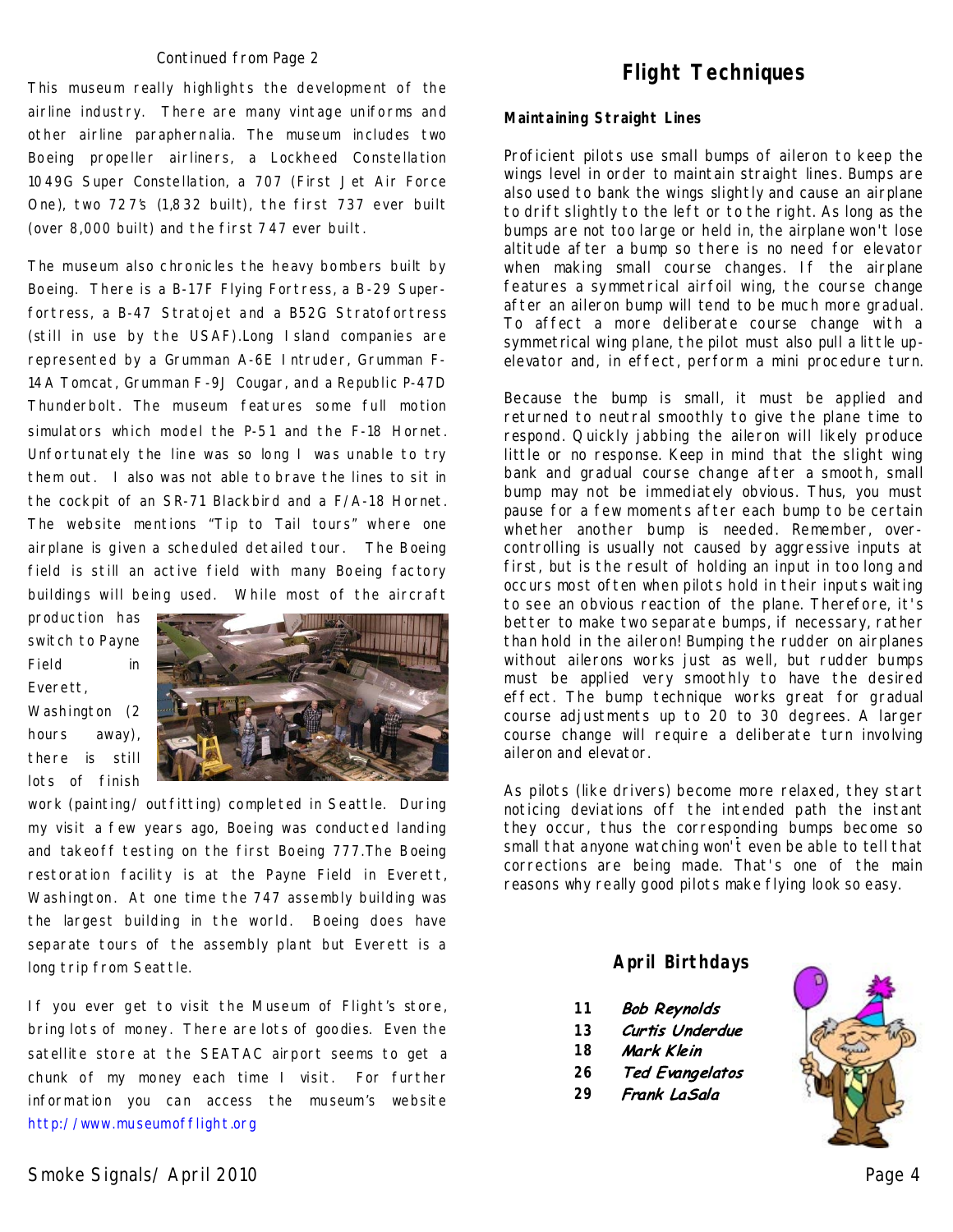### **On Board Glow Drivers**

#### Nelson Ramos

On our last show and tell meeting March 4th, I demonstrated a new on board glow system. I was asked to write an article for the Smoke Signal by Russ. First the old standard way of placing the glow plug igniter on the glow plug and turning the engine is still the cheapest and most reliable way to start your engine

If your new plane has a cowl and the engine is inverted and you're searching for a new way to start your engine than two options are available. The first option is the glow remote battery jack. This allows the user to insert the battery igniter somewhere on the model and is also safe. The second option is the on board igniter. For this article I will discuss the on board system

I have three models and each uses a different on board glow igniter system. On my Bucker Jungmann bi-plane with an OS 108-2 stoke engine, I installed the Electro Dynamic model ERD-103 GlowLite system. The system is

programmed on my throttle channel. I used a Y-harness this allows the use of one channel tocontrol two servos. I insert one end of the harness into the third channel of the receiver, the second lead to



throttle servo, the third lead to the on board glow system. The ERD–103 system needs some work, if you have some soldering experience it makes things easy. A glow battery, wires, and information from Electro Dynamic web site are require if you need more information you can always ask me.

I have this system adjusted with the idle down to ignite the glow plug the engine gets turn with the electric starter or a chicken stick.

After the engine is running, I advance the throttle pass ¼ at this point the system is no longer energize with 1.2 volts to the glow plug. This system will allow a lower RPM for landing, every time the throttle stick is at and below ¼ the glow is energize. The adjustment can be higher, this is set by the user a little red LED will light when the glow plug is energize. It also comes with a servo reversal switch.

Now for the next system, on my Superchipmunk I installed a four stoke 150 Saito engine. (Nice engine) and



I'm using the McDaniel from Sonic Tronics This system came with the battery and charger

Sonic Tonics states the battery will last 1- ½ hours. (That's a lot of flying enough to give me a neck pain)

This system operates the same as the EDR but I found is easier to install, due to the fact the battery and system are all in one. When I start the Saito the idle is very low and steady. My Super Chipmunk was plan built and painted I invested a lot of time not to mention the cost. I t's nice to know when its time to land the Saito has a reliable low idle and it won't flame out. These two systems can be install with a four-channel transmitter. Due to the fact a Y-harness is used for throttle servo and glow system.

Now for the third system, Switchglo I installed this in my new AT6-Texan with an OS 91 II 4stoke engine. I installed the engine inverted; it starts easy with a sweet

low sound (I like that low sound). I didn't use the Y- harness; instead the third channel only operates the throttle servo. The Super Cap 9 transmitter I'm using is program with the third



channel as master channel and the  $8<sup>th</sup>$  channel as slave. However the Switchglo systems give you several options, the Y-Harness can be use or a toggle switch on your transmitter, for instance the gear channel or any channel can operate this system or the optional switch from the supplier, if no channels are available.